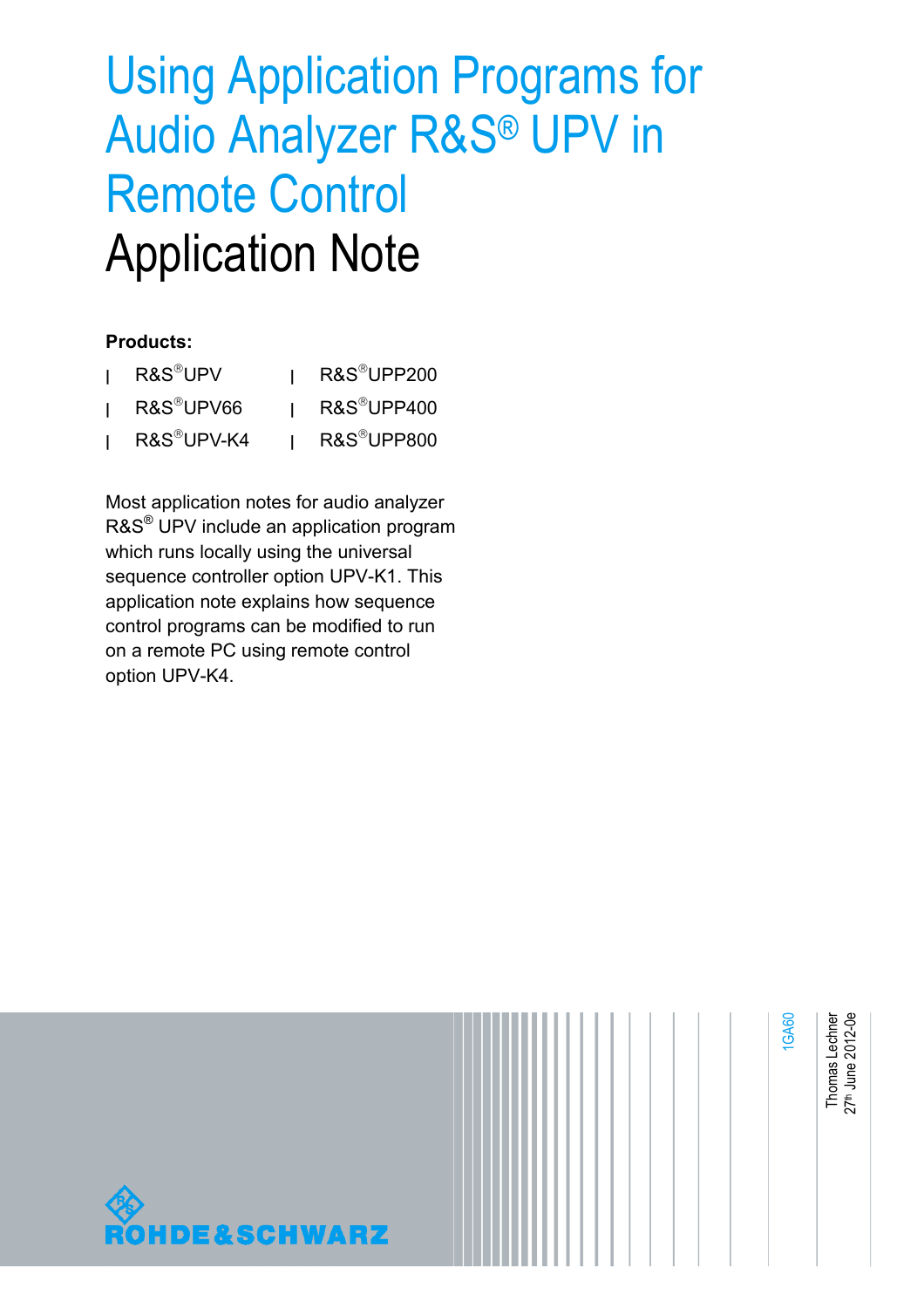| 1.1          |                                                                         |
|--------------|-------------------------------------------------------------------------|
| 1.2          |                                                                         |
| 1.3          |                                                                         |
| $\mathbf{2}$ |                                                                         |
| 2.1          |                                                                         |
| 2.2          |                                                                         |
| 2.2.1        |                                                                         |
| 2.2.2        |                                                                         |
| 2.2.3        |                                                                         |
| 2.2.4        |                                                                         |
| 2.2.5        |                                                                         |
| 2.2.6        |                                                                         |
| 2.3          |                                                                         |
| 2.4          | Conversion of an Example Program from Sequence Control to Remote        |
| 2.4.1        |                                                                         |
| 2.4.2        |                                                                         |
| 2.4.3        |                                                                         |
| 2.4.4        | Include Namespace of Project "UPxVisaServer" in Project 10              |
| 2.4.5        | Change "InitTCP" to "InitVisa" and Enter an Ident-String for Instrument |
| 3            |                                                                         |
| 4            |                                                                         |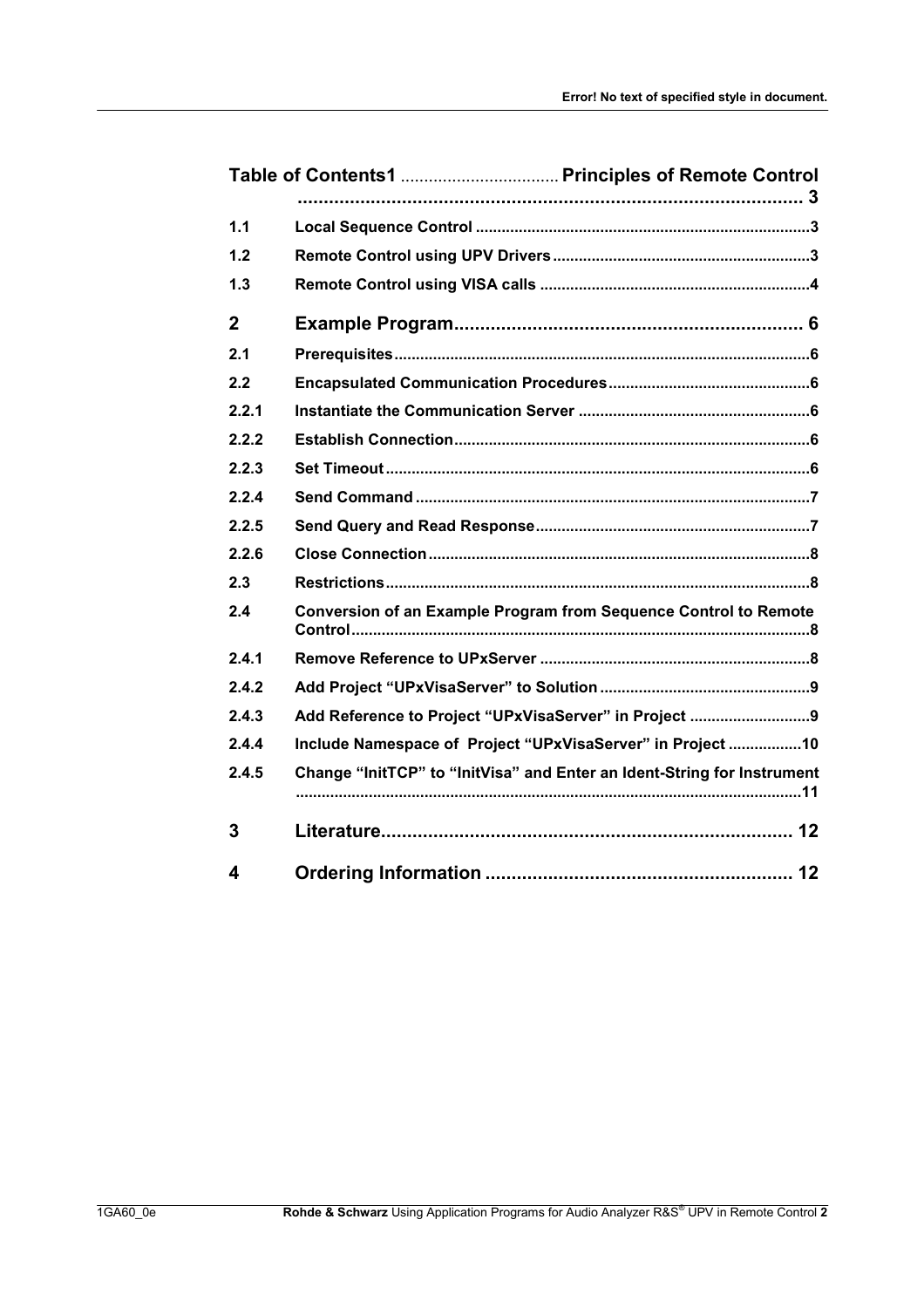# 1 Principles of Remote Control

## **1.1 Local Sequence Control**

Local sequence control on the audio analyzer R&S® UPV, further herein below called "UPV", uses a dll called "UPx Server" to communicate with the UPV firmware via TCP. The dll is included in the software project as reference and provides methods to open and close the connection, to write ASCII data to the firmware and read ASCII data from the firmware. This mechanism is used to send SCPI commands from the application program to the UPV firmware and to read responses to SCPI queries from the UPV firmware.



*Figure 1: Local UPV sequence control via UPx server* 

# **1.2 Remote Control using UPV Drivers**

UPV drivers provide a DLL with methods for specific instrument commands and queries which send the appropriate SCPI commands via VISA and remote control interface (GPIB, TCP/IP or USB) to the instrument. A language interface "rsupv.vb" provides a class library which can be included into a VB.NET project to call the driver functions.

As local sequence control works with SCPI commands and does not use specific drivers, this version of remote control programming is not compatible with the application programs provided for local sequence control.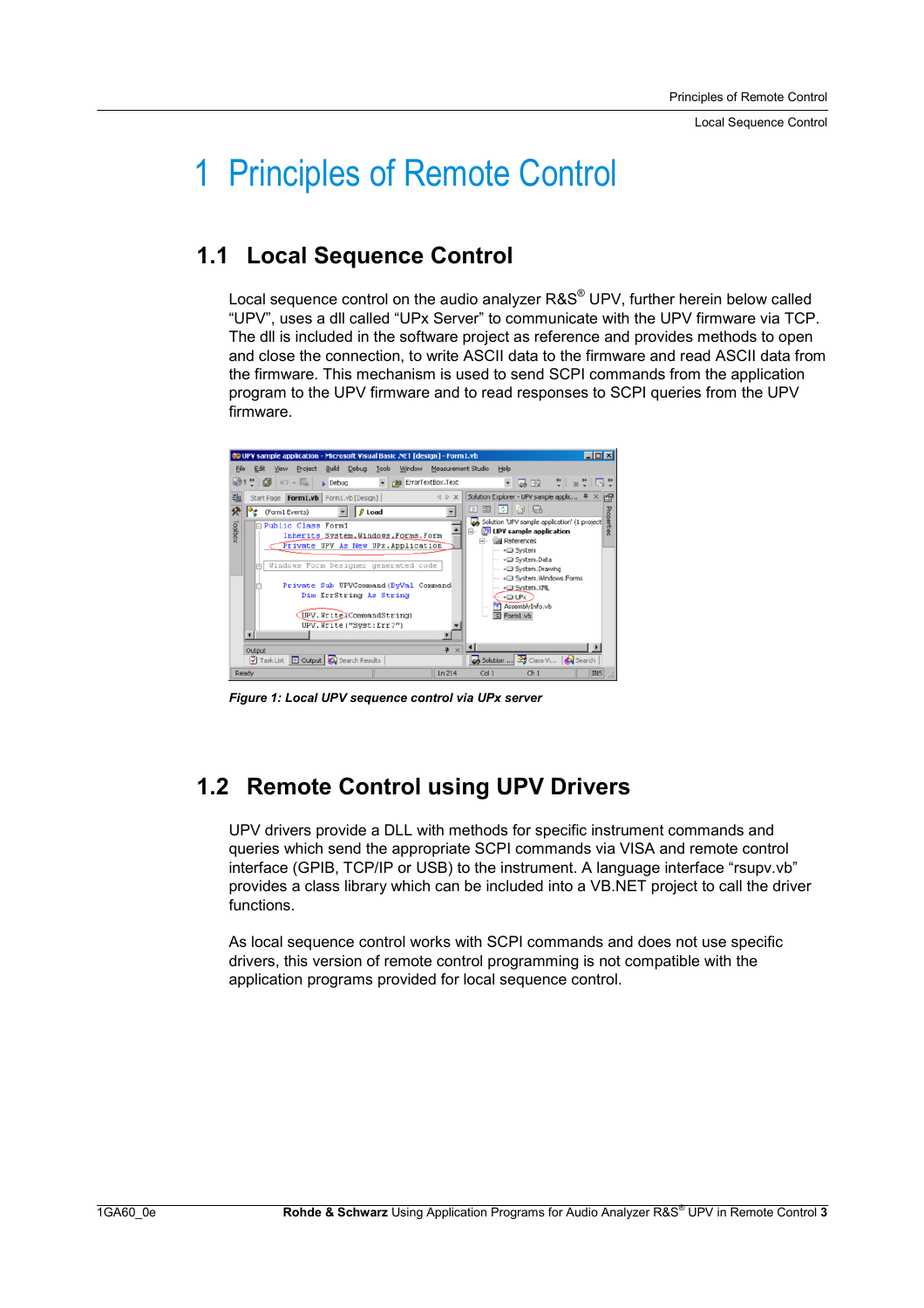Remote Control using VISA calls



*Figure 2: Remote control using the VXIplug&play driver and language interface "rsupv.vb"* 

### **1.3 Remote Control using VISA calls**

VISA ("Virtual Instrument Software Architecture") is a software messaging layer between instrument drivers or remote control programs and the drivers of remote control interfaces. It provides standardized function calls which can be used for data transfer on the interface.

The class library provided with this application note uses a simplistic approach which is sufficient to provide the functionality of the UPx server. It calls functions of "InteropBASICFORMATTEDIOLib.dll" and "Interop.VisaComLib.dll" which are registered as COM objects when VISA software is installed.



*Figure 3: Class "UPx.VB" which connects to the VISA*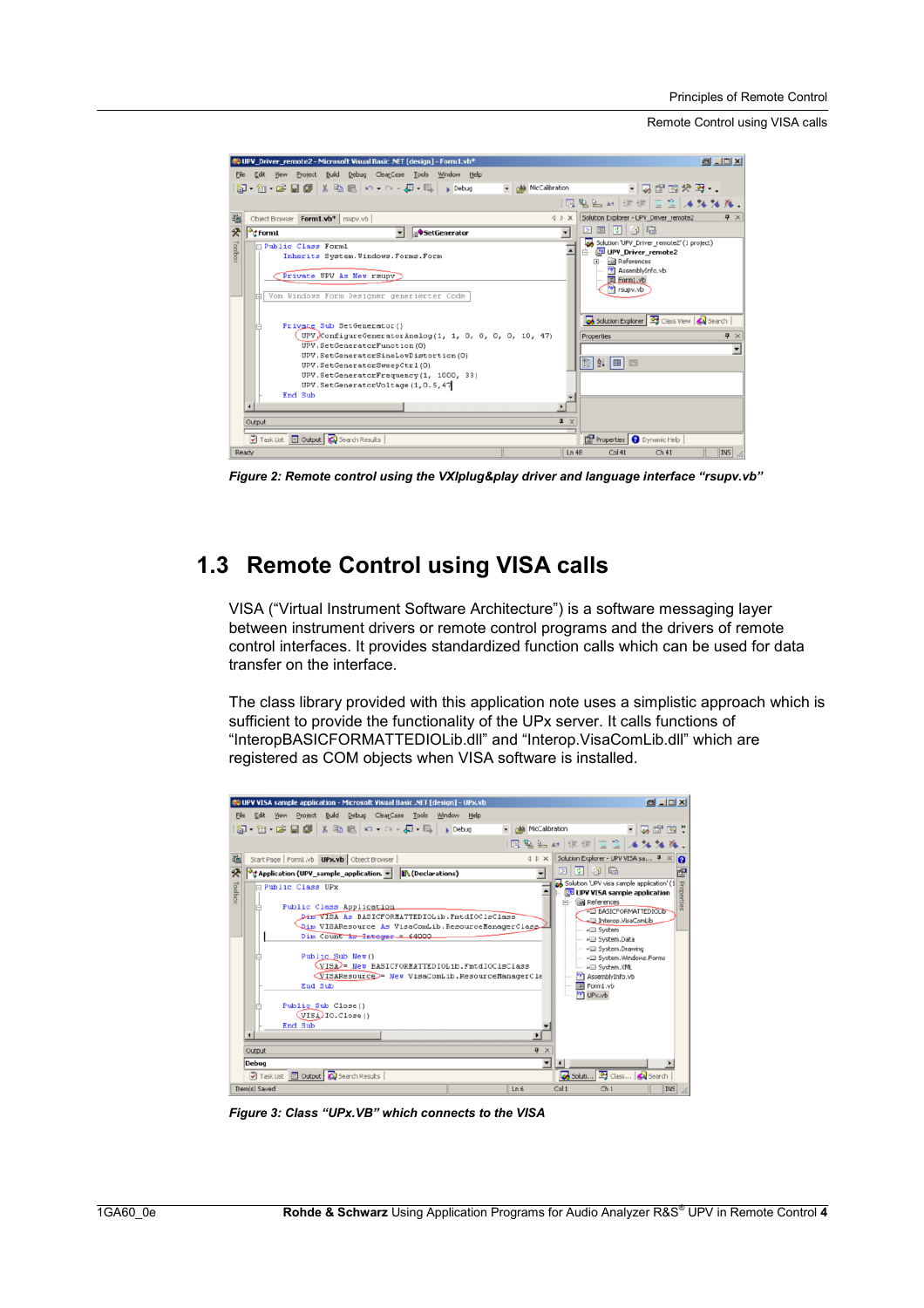The class library provides procedures "InitVisa", "Write", "Read" and "Close" and property "Timeout" corresponding to those of the UPx server. These procedures can be called in the application program for communication to the UPV firmware.



*Figure 4: Remote control using VISA and class library "UPx.VB"* 

```
Public Class Application 
   Dim VISA As BASICFORMATTEDIOLib.FmtdIOClsClass 
   Dim VISAResource As VisaComLib.ResourceManagerClass 
   Dim Count As Integer = 64000 
   Public Sub New() 
       VISA = New BASICFORMATTEDIOLib.FmtdIOClsClass 
       VISAResource = New VisaComLib.ResourceManagerClass 
   End Sub 
   Public Sub Close() 
       VISA.IO.Close() 
   End Sub 
   Public Sub InitVisa(ByVal ResourceName As String)
       VISA.IO = VISAResource.Open(ResourceName) 
   End Sub 
   Public Function Read() As String 
       Return VISA.IO.ReadString(Count) 
   End Function 
   Public Property Timeout() As Integer 
       Get 
           Return VISA.IO.Timeout 
       End Get 
       Set(ByVal Value As Integer)
           VISA.IO.Timeout = Value 
       End Set 
   End Property 
   Public Sub Write(ByVal Command As String)
       VISA.IO.WriteString(Command) 
   End Sub 
End Class
```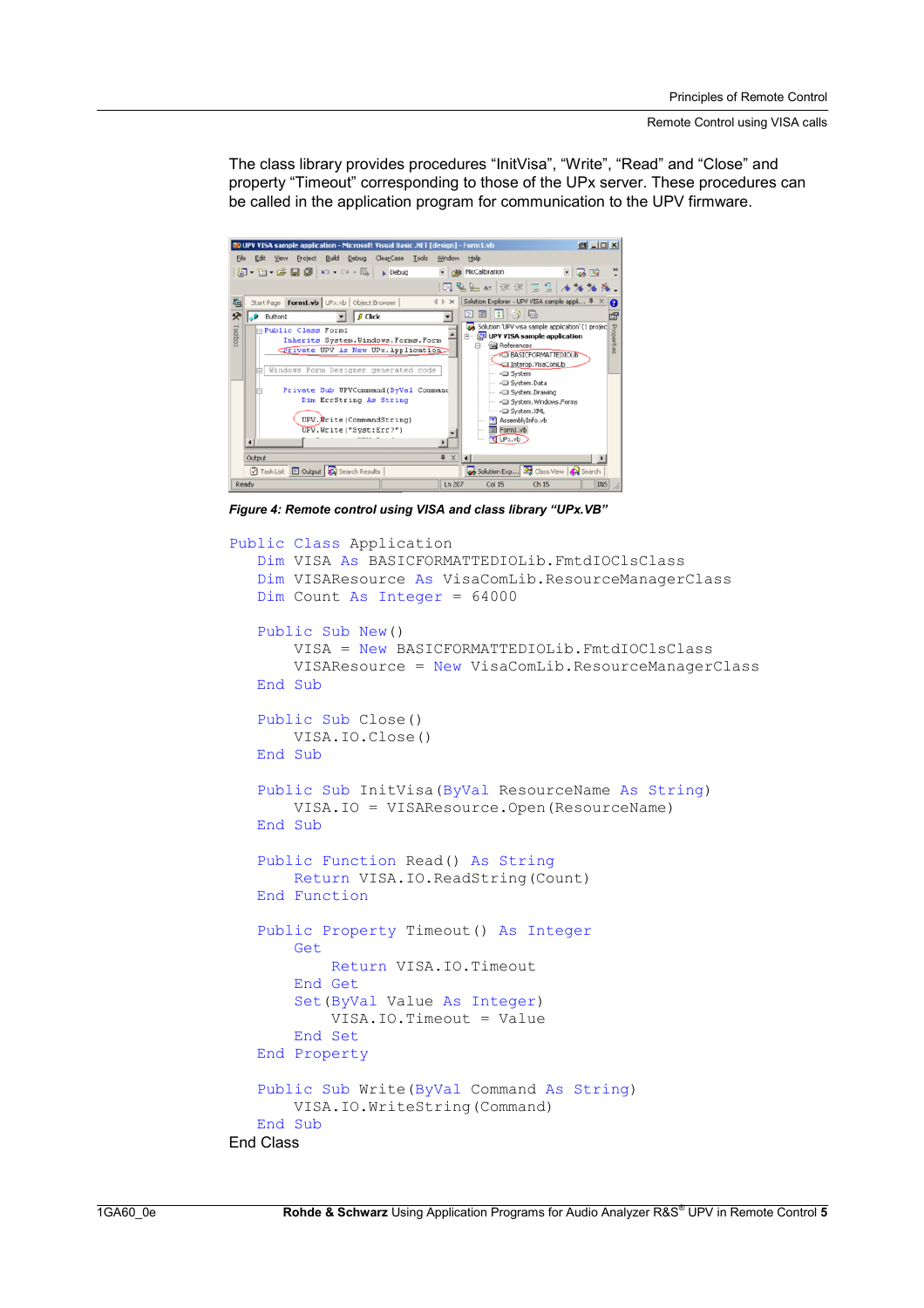Prerequisites

# 2 Example Program

### **2.1 Prerequisites**

For remote control the UPV must be equipped with option UPV-K4.

The controlling PC must have VISA software installed. The application programs use version 2003, 2005 or 2008 of Visual Basic.NET. A development environment for one of these versions must be installed on the controlling PC. If a newer version of Visual Basic.NET is to be used, the project files can be automatically converted when the project is opened for the first time.

### **2.2 Encapsulated Communication Procedures**

The following procedures and functions are used in the sample applications and application programs for communication with the UPV firmware.

#### **2.2.1 Instantiate the Communication Server**

An instance of the communication server is created by calling the constructor of the "UPx.Application" class:

```
Private UPV As New UPx.Application ' Instantiate the driver 
(Must be added to references first!)
```
#### **2.2.2 Establish Connection**

In sequence control, a connection is established by calling the "InitTCP" function:

UPV.InitTCP("localhost") ' Connect UPV

The string parameter must be "localhost".

In remote control, the connection is established with

UPV.InitVISA("GPIB0::20::INSTR") ' Connect UPV

The string parameter specifies the interface (GPIB 0) and address (20) of the instrument.

#### **2.2.3 Set Timeout**

The timeout specifies the time in milliseconds which the interface waits for a response from the instrument to a query. It is set with the procedure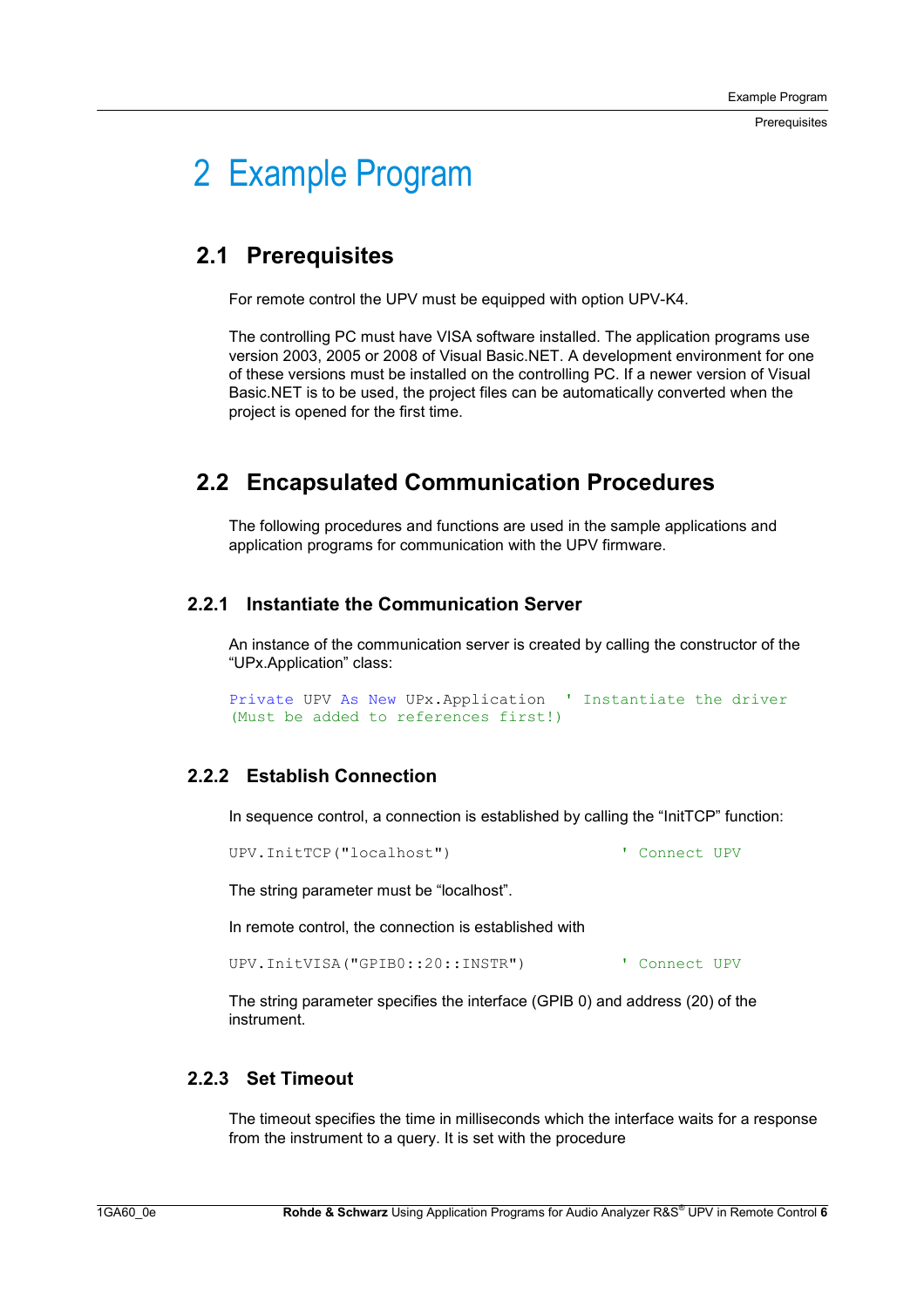Encapsulated Communication Procedures

```
UPV.\nTimeout = 100000
```
In this example the timeout is 100 seconds. If synchronization is achieved with the SCPI command "\*WAI", the timeout must be longer than the longest expected measurement duration.

#### **2.2.4 Send Command**

A SCPI command is sent as string data via the established connection. The encapsulated "UPVCommand" procedure additionally queries and checks the error queue:

```
Private Sub UPVCommand(ByVal CommandString As String)
'Sends a command string and returns success ("0") or error 
string 
   UPV.Write("Syst:Err?") 'Query error queue 
   UPVErrorString = UPV.Read 'Read top entry of error 
queue 
   UPVError = Not UPVErrorString.StartsWith("0") 
End Sub
```
#### **2.2.5 Send Query and Read Response**

The query command, again, is sent as string and the response is read also as string. After this has been completed, the error queue is checked:

```
Private Function UPVQuery(ByVal QueryString As String) As String
'Sends a query string and returns the answer string 
   Dim AnswerString As String 
  Dim ErrString As String 
  UPV.Write(QueryString) 
  AnswerString = UPV.Read 
  UPV.Write("Syst:Err?") 
'Query error queue 
  ErrString = UPV.Read 
   If Not ErrString.StartsWith("0") Then
'If an error exists, a message is displayed and the application 
is ended 
     MessageBox.Show("UPV Error" & ControlChars.CrLf & _ 
     ErrString, String.Empty, MessageBoxButtons.OK, _ 
    MessageBoxIcon.Exclamation,
    MessageBoxDefaultButton.Button1,
    MessageBoxOptions.DefaultDesktopOnly) 
    Me.Close() 
   End If 
   Debug.WriteLine("UPV Query = " & QueryString & " Answer = "
  & AnswerString & " Err = " & ErrString) 
  Return AnswerString 
End Function
```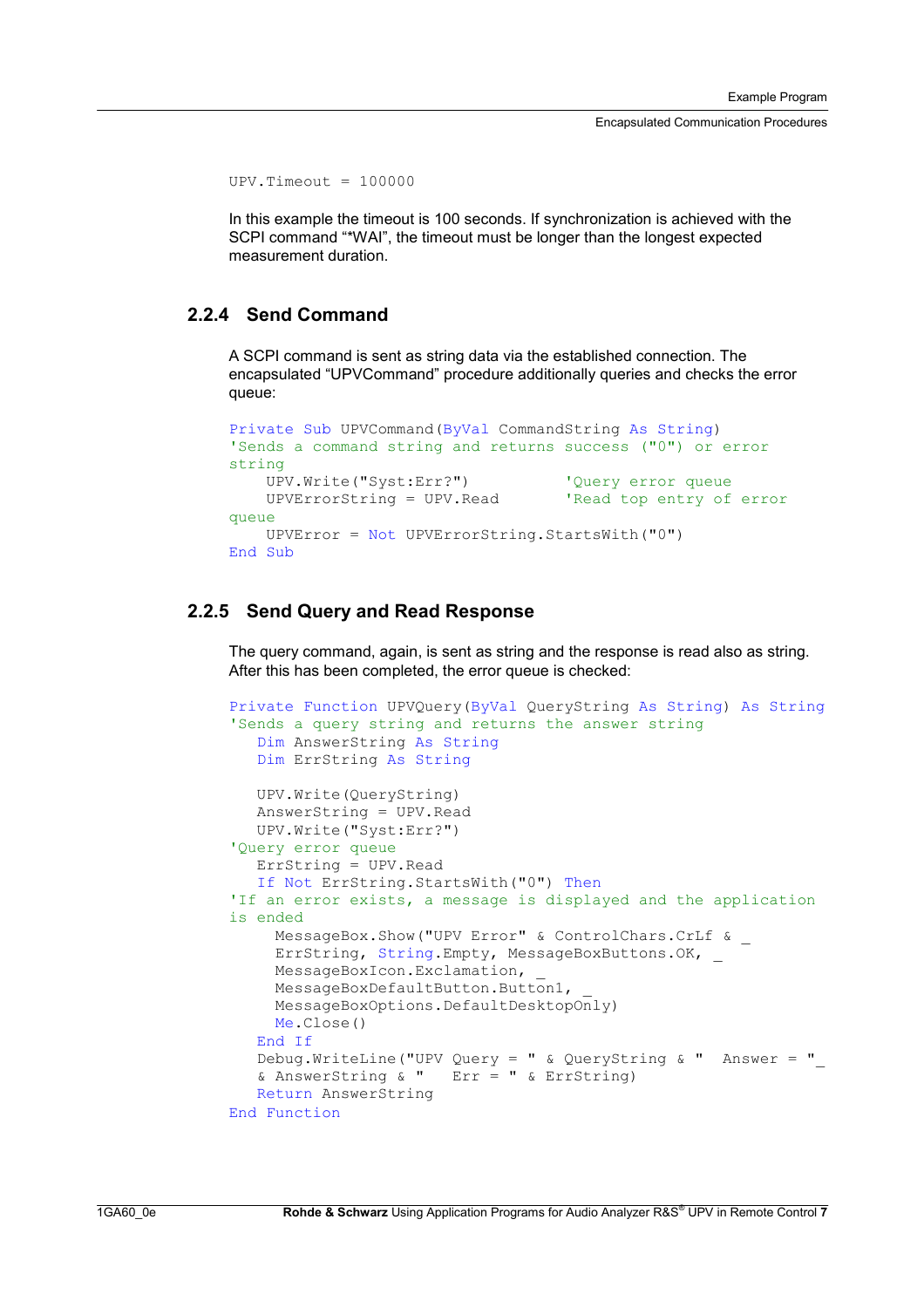**Restrictions** 

#### **2.2.6 Close Connection**

The "Close" procedure breaks up the connection to the UPV firmware:

```
Private Sub Form1 Closing(ByVal sender As Object, ByVal e
As System.ComponentModel.CancelEventArgs) Handles MyBase.Closing 
    UPV.Close() 
End Sub
```
### **2.3 Restrictions**

Application programs which use the local file system of the UPV or the Windows<sup>®</sup> clipboard for transferring data between the UPV firmware and the application program cannot be directly converted for remote control.

File selector boxes (OpenFileDialog and SaveFileDialog) show the file system of the controlling PC instead of the UPV file system. These controls must be removed from the application program when converting it to a remote control program. File path names must be entered directly into text boxes.

# **2.4 Conversion of an Example Program from Sequence Control to Remote Control**

In the following, step-by-step instructions are given how to convert a sequence control program written for the UPV in Visual Basic .NET to a remote control program. As an example, the "UPV Sample Application" is used, which can be found in "D:\UPV\VBexamples" on the UPV hard disk.

#### **2.4.1 Remove Reference to UPxServer**

Open the "References" in the solution explorer and right-click on "UPx". Click "Remove" to remove the UPx Server from the project.



*Figure 5: Removing the reference to the UPx server*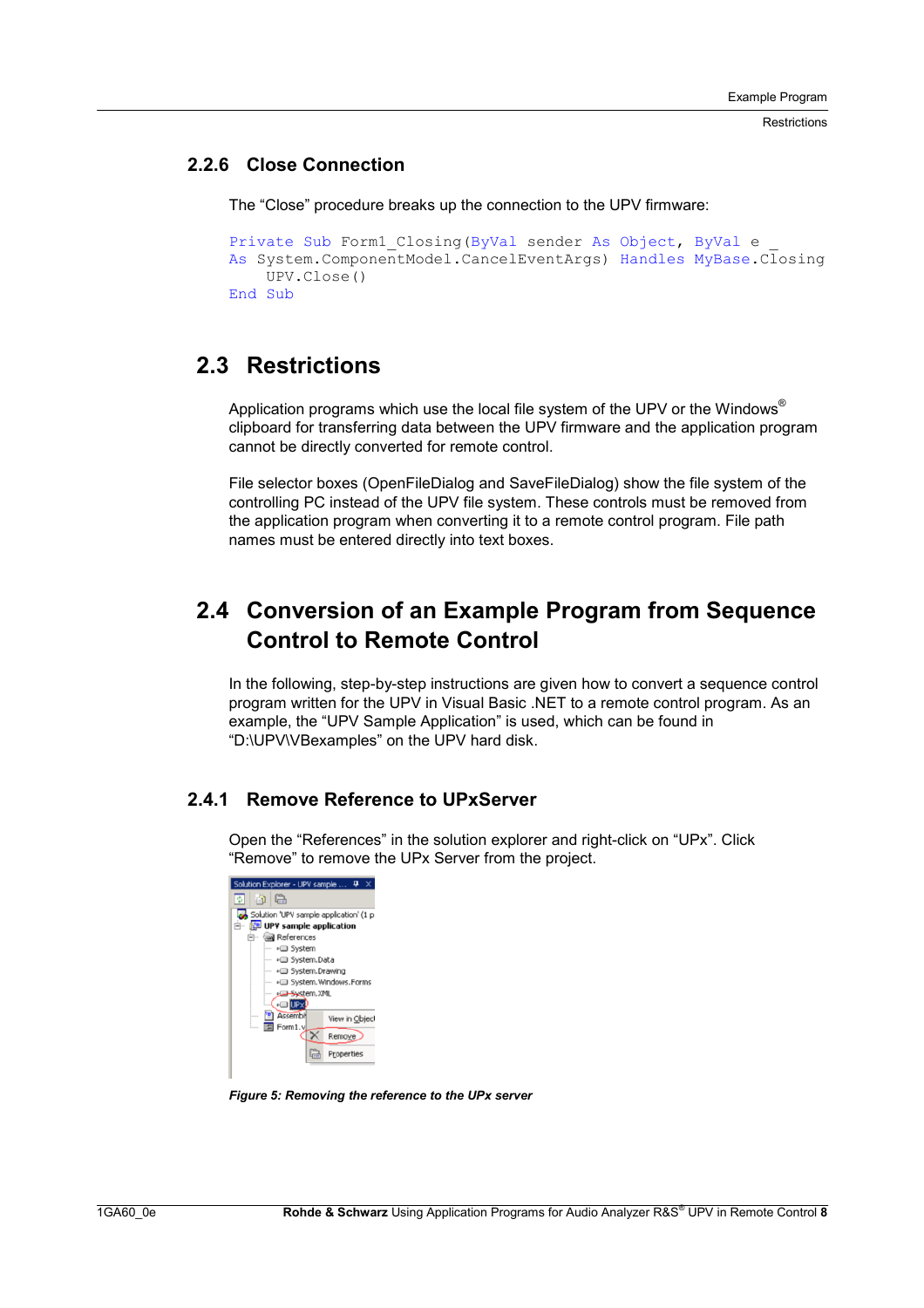Conversion of an Example Program from Sequence Control to Remote Control

#### **2.4.2 Add Project "UPxVisaServer" to Solution**

Project "UPxVisaServer" is provided as zip file with this application note. It must be unpacked and pasted to the Visual Studio Projects folder on the controlling PC.

Right-click on the solution in the solution explorer and click Add  $\rightarrow$  Existing Project.



*Figure 6: Adding an existing project to a solution* 

Browse to the file "UPxVisaServer.vbproj" and click "OK". The project is added to the solution:



*Figure 7: Solution with UPxVisaServer added* 

#### **2.4.3 Add Reference to Project "UPxVisaServer" in Project**

To make use of the functionality of the added project in the main project, a reference must be set.

Right-click on "References" of the main project and click "Add Reference":



*Figure 8: Adding a reference to the main project*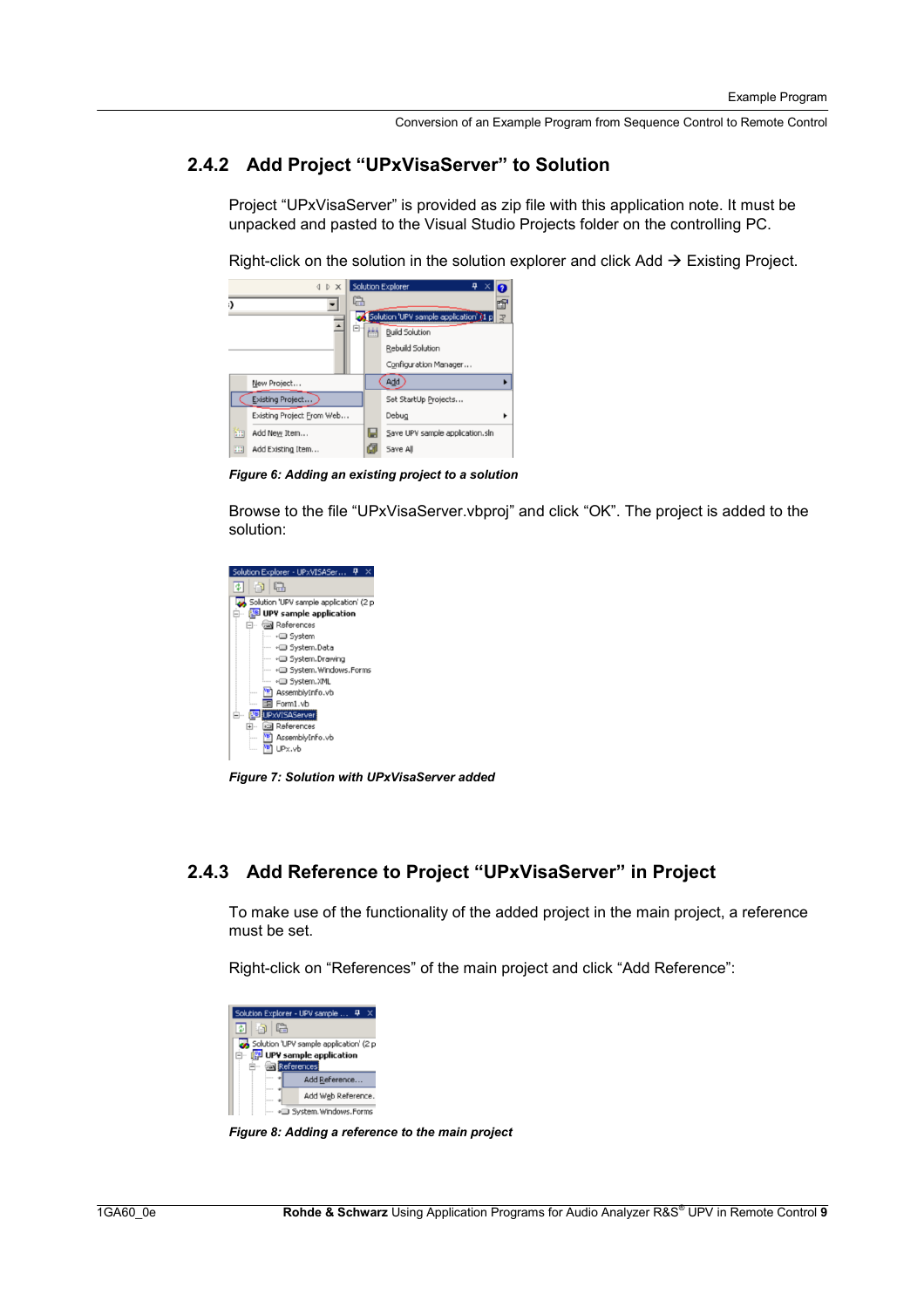Conversion of an Example Program from Sequence Control to Remote Control

| Click the "Projects" Tab, click on the "UPxVisaServer" project and click the "Select" |
|---------------------------------------------------------------------------------------|
| button. The project now appears in the "Selected Components" field. Click "OK" to     |
| finish.                                                                               |

| <b>Add Reference</b>                                           |                   |                                             | 日      |
|----------------------------------------------------------------|-------------------|---------------------------------------------|--------|
| Projects $\mathbb D$<br><b>COM</b><br>.NET                     |                   |                                             |        |
| Project Name                                                   | Project Directory |                                             | Browse |
| <b>UPxVISAServer</b>                                           |                   | O:\DATEN\Visual Studio Projects\UPxVISAServ | Select |
|                                                                |                   |                                             |        |
|                                                                |                   |                                             |        |
|                                                                |                   |                                             |        |
|                                                                |                   |                                             |        |
|                                                                |                   |                                             |        |
|                                                                |                   |                                             |        |
|                                                                |                   |                                             |        |
|                                                                | Type              | Source                                      | Remove |
| Selected Components:<br>Component Name<br><b>UPxVISAServer</b> | Project           | O:\DATEN\Visual Studio Project              |        |
|                                                                |                   |                                             |        |
|                                                                |                   |                                             |        |
|                                                                |                   | Cancel<br>OK                                | Help   |

*Figure 9: Selecting a project as reference* 

#### **2.4.4 Include Namespace of Project "UPxVisaServer" in Project**

The class library is now available in the main project. In order to be able to reference the functions directly without the project name as prefix, the namespace is included using the "Imports" statement on top of the source code.

|         | ** UPV sample application - Microsoft Visual Basic .NET [design] - Form1.vb* |                  |  |  |
|---------|------------------------------------------------------------------------------|------------------|--|--|
| File    | Project Build Debug ClearCase Tools<br>Window<br>Edit View<br>Help           |                  |  |  |
|         | 御・袖・手 日 印 太 毛 己   ハ・ヘ・タ・马  <br>$\triangleright$ Debug                        | MicCalib         |  |  |
|         |                                                                              | $R_{\rm h}$<br>瞳 |  |  |
|         | Object Browser   Start Page   Form1.vb [Design]* Form1.vb*                   | 4 b x            |  |  |
| 퍗       | <b>IN</b> (Declarations)<br><b>IA</b> (General)                              |                  |  |  |
| Toolbox | (Imports UPxVISAServer)                                                      |                  |  |  |
|         | <b>□ Public Class Form1</b>                                                  |                  |  |  |
|         | Inherits System. Windows. Forms. Form                                        |                  |  |  |
|         | Private UPV As New UPx. Application                                          |                  |  |  |
|         | Windows Form Designer generated code<br>m                                    |                  |  |  |
|         | Private Sub UPVCommand (ByVal CommandString As String)                       |                  |  |  |

*Figure 10: Including a namespace using the "Imports" statement*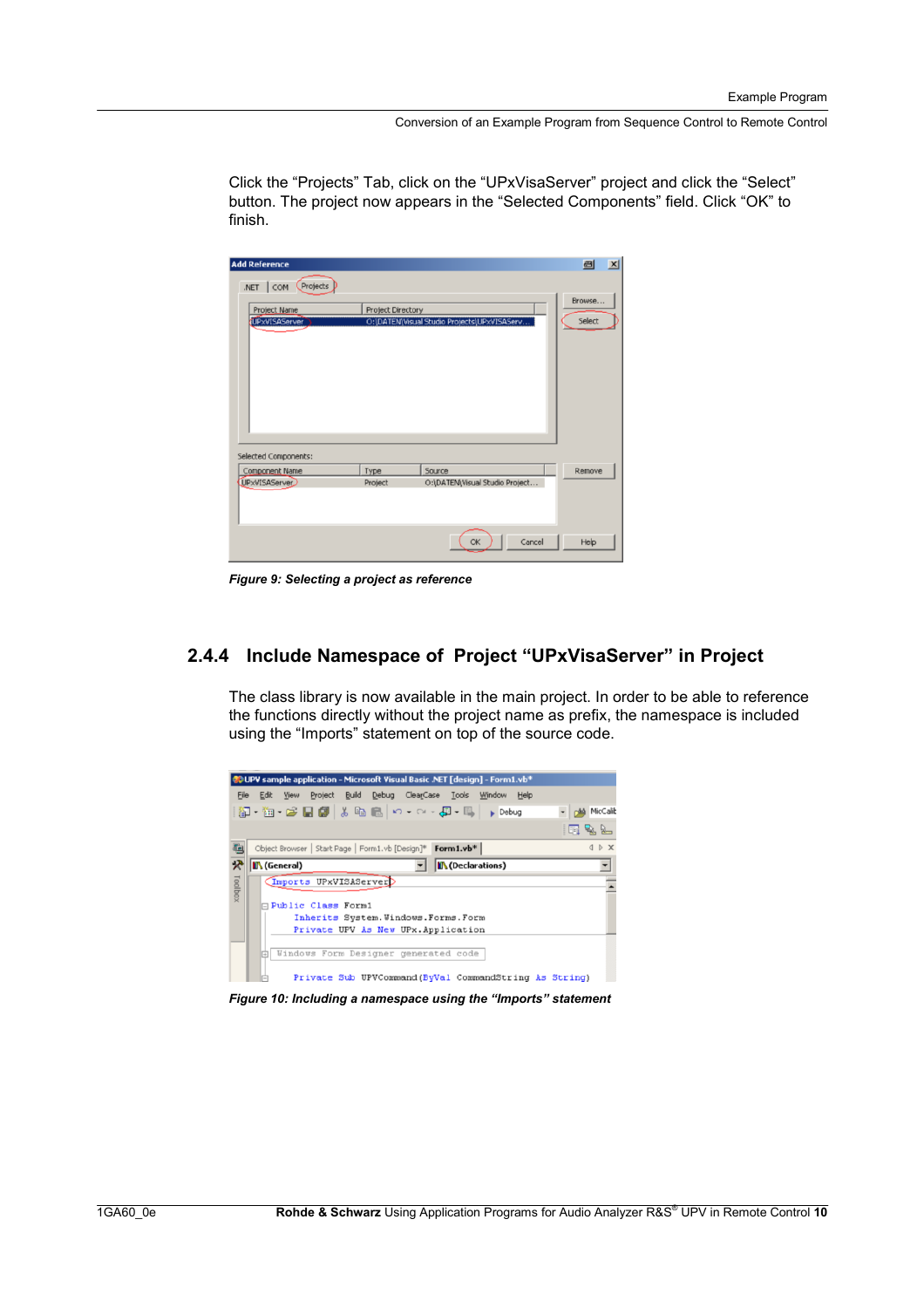#### **2.4.5 Change "InitTCP" to "InitVisa" and Enter an Ident-String for Instrument**

The procedure "InitTCP" is not available in the UPxVisaServer. This call which is to open the remote control connection to the UPV firmware has to be replaced by "InitVisa". The argument for the "InitVisa" call is a Visa-conformal ident string. For example, an instrument with remote address 20 connected to GPIB interface 0 is addressed by the ident string "GPIB0::20::INSTR".



*Figure 11: Initiating a remote connection to the instrument via GPIB* 

The program is not ready to run for remote control of a UPV with remote address 20 at GPIB interface 0.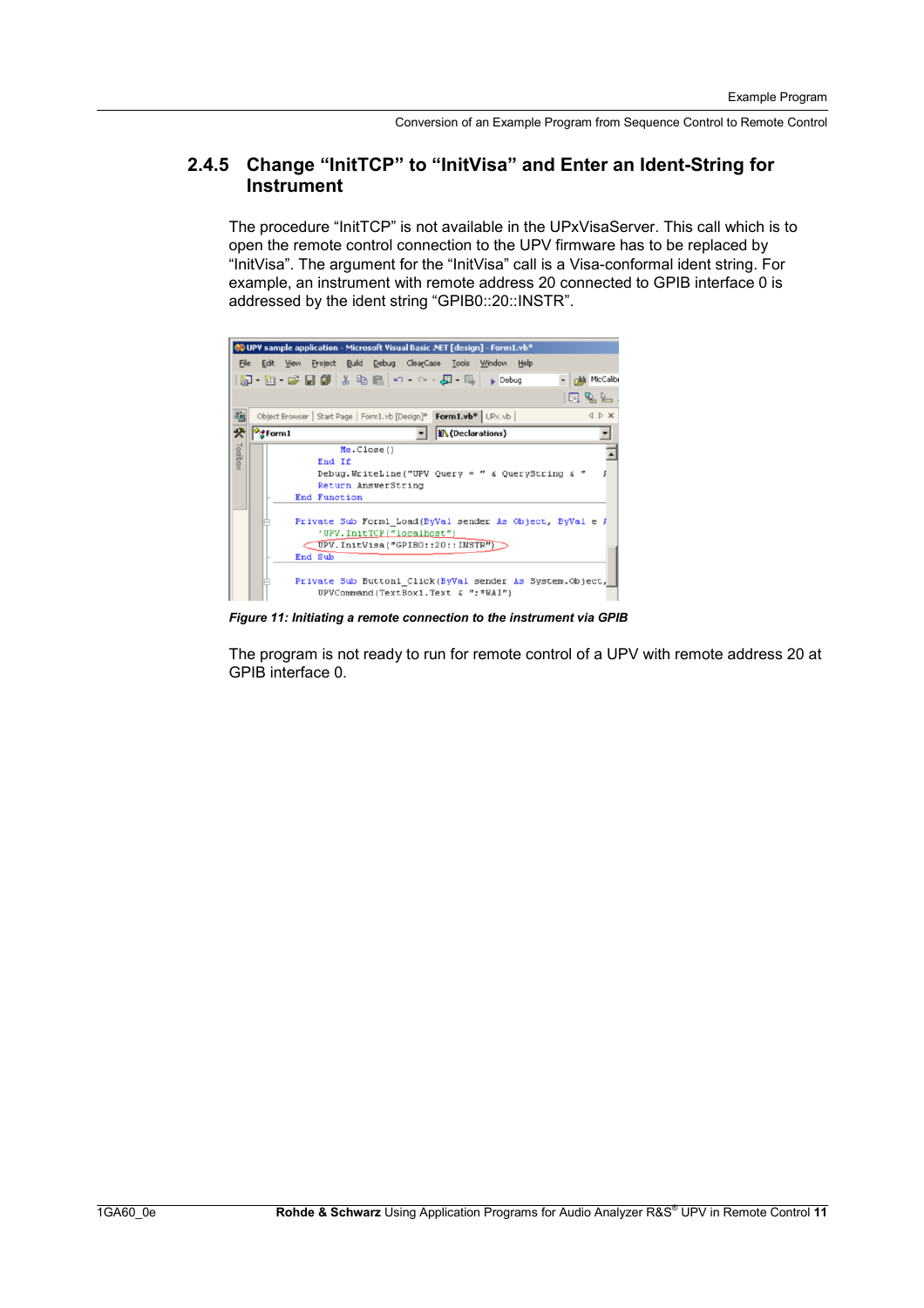# 3 Literature

- UPV Manual
- John M. Pieper: "Automatic Measurement Control, A tutorial on SCPI and IEEE 488.2", Rohde & Schwarz
- Application Note 1GA47: "Calibrating Measuring Microphones and Sound Sources for Acoustic Measurements with Audio Analyzer R&S<sup>®</sup> UPV"
- Application Note 1GA50: "Calibration Tool for PESQ® Speech Quality Tests"
- Application Note 1GA52: "Averaging of 1/n Octave Spectra"
- Application Note 1GA56: "Swept Harmonic Distortion Measurements"

# 4 Ordering Information

| <b>Audio Analyzer</b> |                                                           |              |  |  |  |
|-----------------------|-----------------------------------------------------------|--------------|--|--|--|
| <b>Type</b>           | Designation                                               | Order No.    |  |  |  |
| <b>UPV</b>            | Audio analyzer, analog<br>interfaces. DC to 250 kHz       | 1146.2003.02 |  |  |  |
| UPV66                 | Audio analyzer, without display,<br>keyboard and CD drive | 1146.2003.66 |  |  |  |
| UPV-K1                | Universal sequence controller                             | 1401.7009.02 |  |  |  |
| UPV-K4                | Remote control for IEC625<br>/IEEE488, USB and LAN        | 1401.9001.02 |  |  |  |
| <b>UPP200</b>         | Audio Analyzer two channels                               | 1411.1003.02 |  |  |  |
| <b>UPP400</b>         | Audio Analyzer four channels                              | 1411.1003.04 |  |  |  |
| <b>UPP800</b>         | Audio Analyzer eight channels                             | 1411.1003.08 |  |  |  |